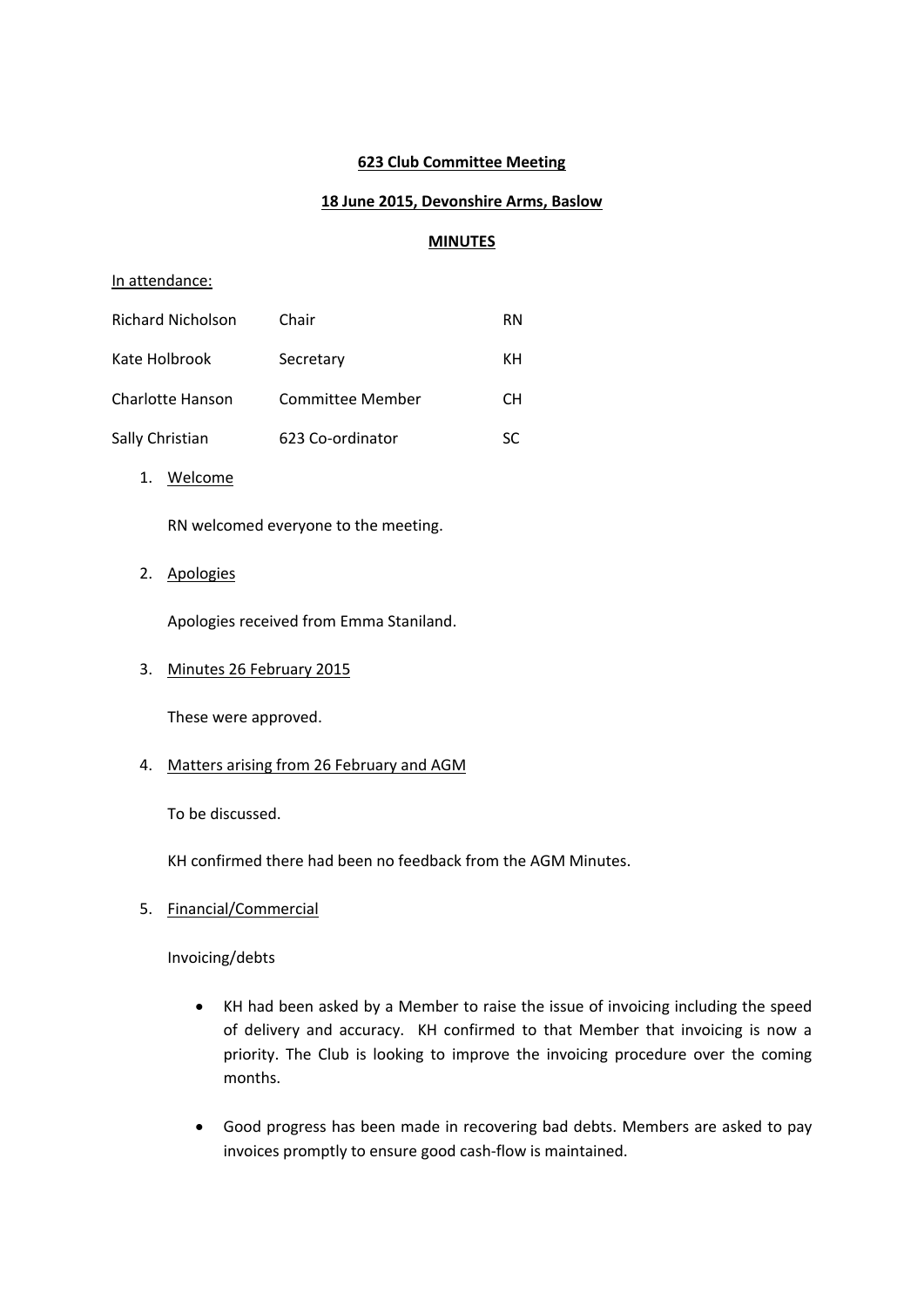- A late payment fee has been introduced.
- Members are encouraged to pay invoice by way of bank transfer. Bank details now appear on the invoices.
- ES will introduce a chain of custody protocol for invoices to ensure that these can be tracked more effectively.

### Accounts

• ES to update

### OSH spend/budget

- Monies remain for spending on OSH.
- The Club have agreed to sort out the fencing around the OSH. This will be addressed once the cash flow position has been clarified.
- RN to ask JKE Security to quote for an outside security light.
- Front door weather board is to be replaced.
- Further works required in the kitchen.

### Cost analysis per child

 This cannot be done until the invoicing procedure is updated and bad debts are collected.

### 6. Operational

#### Personnel

Beth has started and has settled in well as relief cover.

### Declaration Form

Completed and returned to Curbar School.

### Risk Assessments – update

• These are all up to date.

#### Policies & Procedures

RN to undertake annual review and update over the summer months.

#### Starter Packs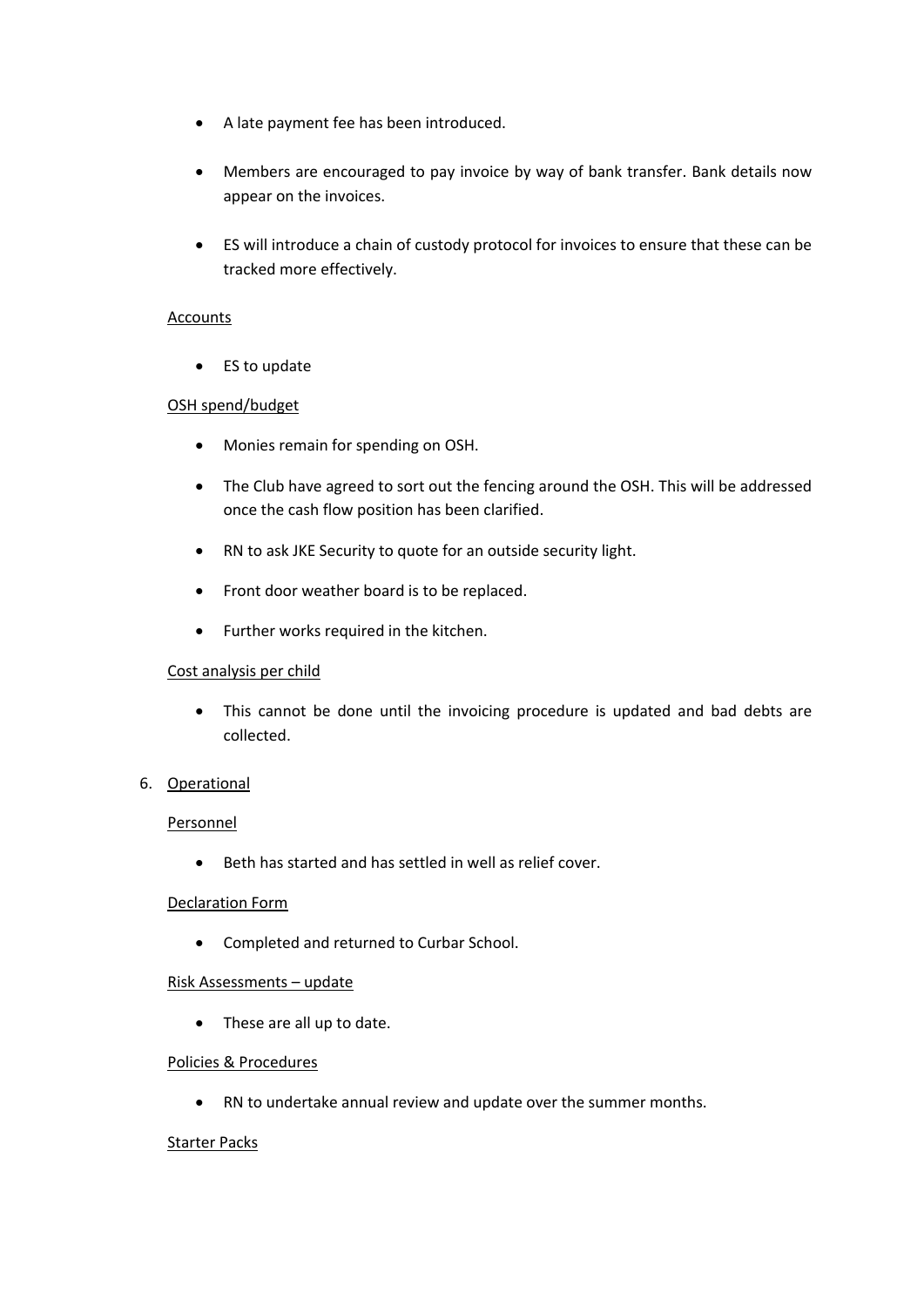To be reduced in size and policies posted on the website when reviewed/updated by RN.

# Health & Safety – accident reports

No accidents reported

## **Leavers**

• SC to arrange end of year trip for 2015 leavers.

# MUGA

 We have received and email from Mr Tierney regarding the use of the MUGA. Mr Tierney is willing to share the MUGA with 623 Club and is drawing up a "User Agreement".

## Tidiness

• SC is auditing tidiness at the end of each shift.

## Quality Audits

• These are all up to date.

## Holiday Club planning

- Bookings are low to date but SC confirmed that this was not unusual with over 8 weeks of term left.
- SC to distribute flyers to the feeder schools.

# September planning/starter packs

- SC confirmed that starter packs had been provided to Pilsley, Eyam and Curbar Schools in time for new starter introductory meetings.
- ES to attend Baslow introductory meeting for parents of September intake on 23 June to talk about the Club and hand out information – *since attended and some interest expressed*.
- KH confirming at least 3 new children from Baslow have requested places from September.
- Starter packs are to be slimmed down and the policies and procedures which were part of the pack will be referenced and placed on the website.

# 7. Marketing

# Website feedback and update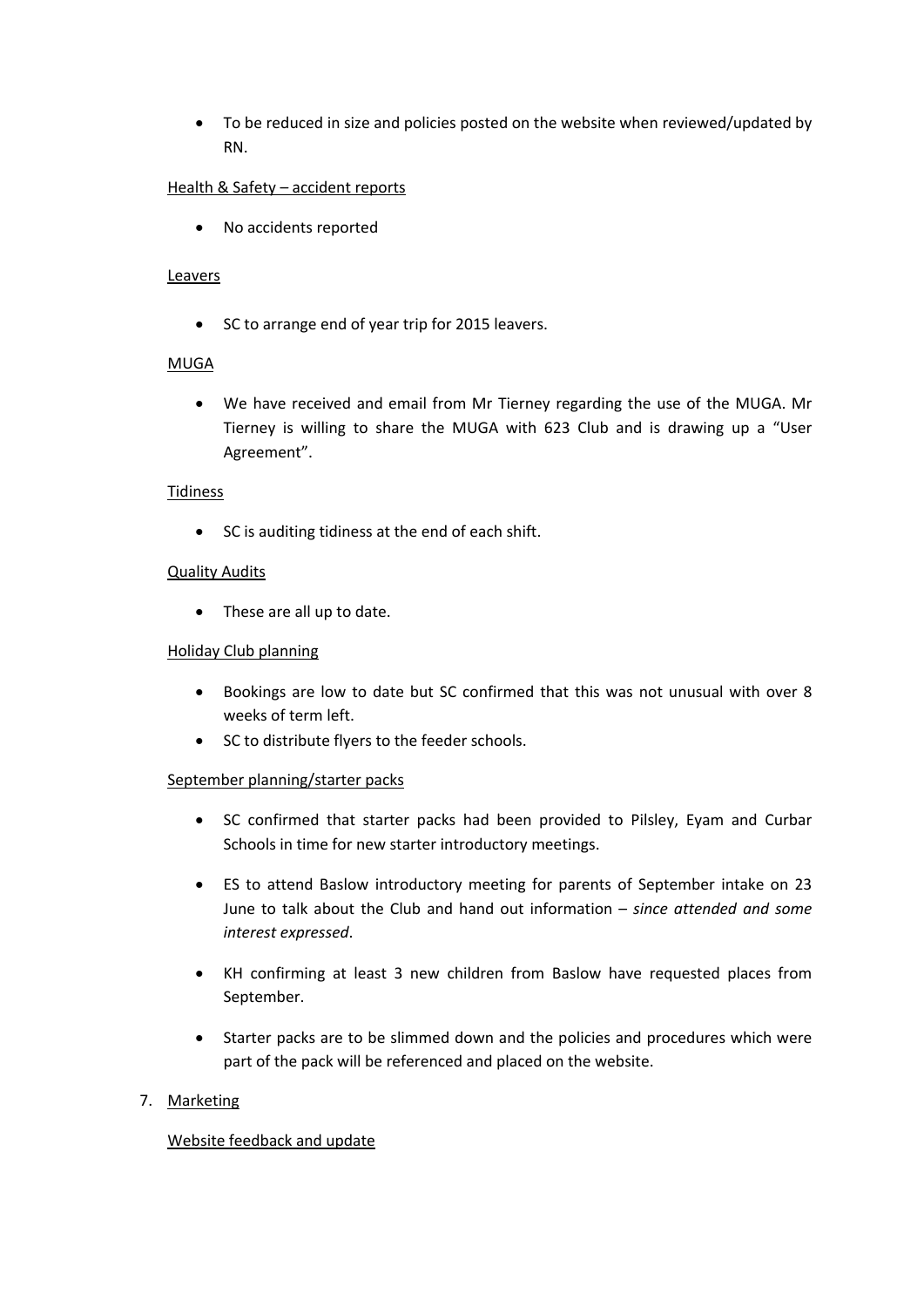- The website has been very well received and has been updated to include holiday dates.
- Policies and Procedures will be added to the website.

## Next newsletter

 It was hoped that the next newsletter would go out before the end of term to refer to the Summer Club.

## Summer holiday club

• See above (Operational)

# New intake/introductory days

- See above
- 8. Old School House (OSH)

### Lease update

• The lease has been signed.

# Outstanding actions

- The fencing on the outside needs to be addressed as agreed with the school.
- The kitchen also needs updating and John Dix has been asked to quote.
- It was agreed that Club needed an outdoor security light and RN will ask xxx to quote.

# Fabrics and furnishings

 The £1,000 has been allocated for new toys and fold up chairs has been put on hold until the cash flow position has improved.

# 9. Any Other Business

### **Liabilities**

• RN to liaise with the feeder schools.

### Curbar School Liaison Meeting

 It was agreed that RN would approach the new head teacher at Curbar in September to start this up.